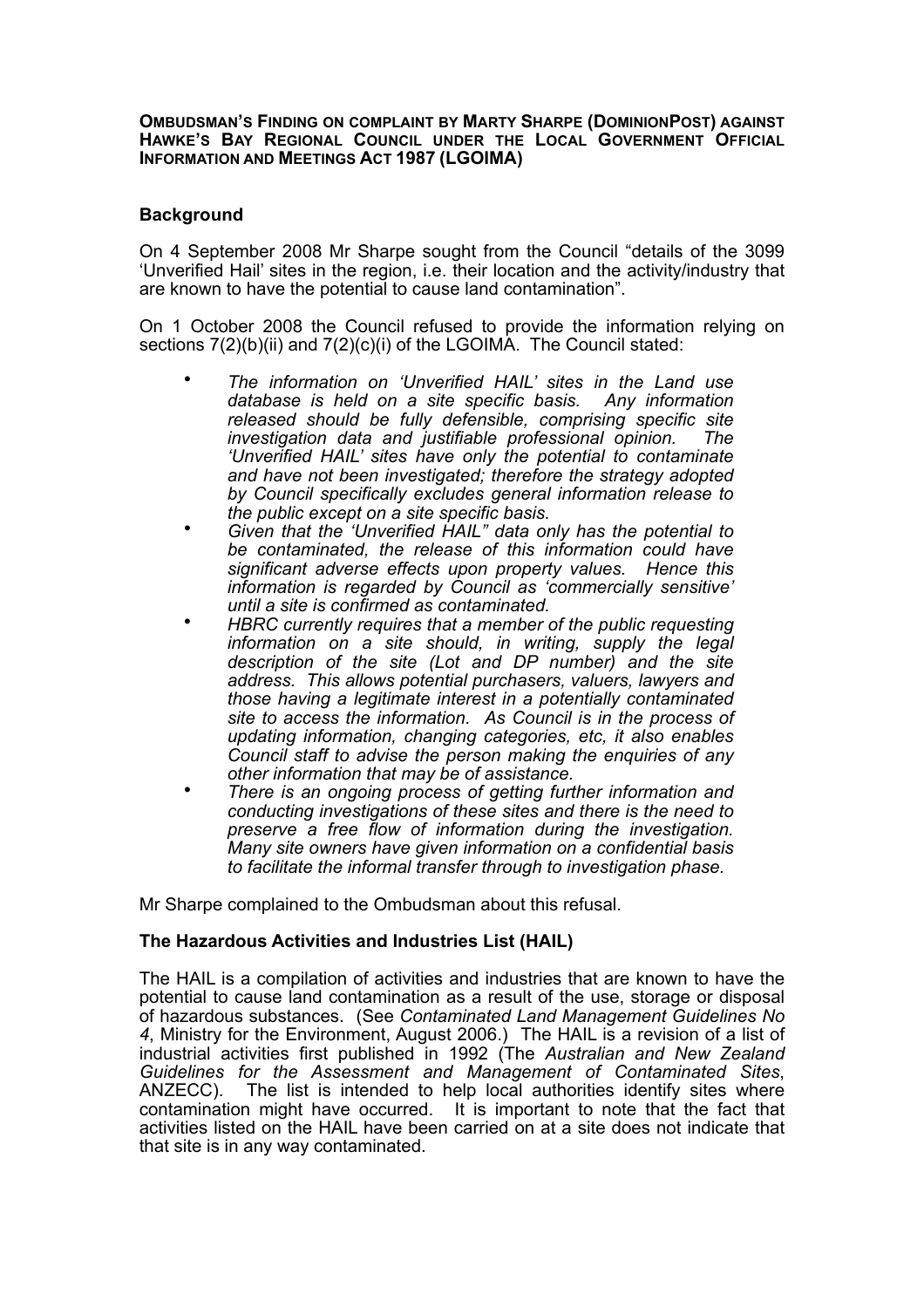Regional councils have the function of investigating land for the purposes of identifying and monitoring contamination. In fulfilment of its obligations in this regard, in 1995 the Council employed a firm of consultants to compile a list of sites at which HAIL activities had potentially been carried on. More recently, a new database has been designed and the Council has begun the process of updating the 1995 site information. As the presence or absence of contamination on each site is established, the classification of that site will change. At the time of Mr Sharpe's request there were 3099 sites listed which were classified as "Unverified HAIL" – this is, the site has been reported as appearing on the HAIL but its relevant land-use history (and possible contaminated or uncontaminated status) had not been confirmed.

#### **Unreasonable commercial prejudice**

Section 7(2)(b)(ii) of the LGOIMA provides for the withholding of information "where the making available of the information would be likely unreasonably to prejudice the commercial position of the person who supplied or who is the subject of the information".

For this section to apply, the information in issue must relate to the commercial position of the entity that is the subject of the information. It is a consistent theme of case law that it is the "commercial purpose" (that is, an intention to make a profit) of an activity that enables that activity to be properly described as a "commercial" activity. There is no doubt that persons not in the business of dealing in land are financially motivated to protect the value of their properties, but this is not the same as having a commercial position. Accordingly, unless the entity that owns the land in question is in the business of dealing in land, this section will not apply.

For those persons in the business of dealing in land (and whether any of the properties have owners in this category is not clear), I have given consideration to whether the revelation of their sites as being unverified HAIL "would be likely unreasonably to prejudice" their commercial positions*.* In the circumstances, I am not convinced that disclosure of this list would result in unreasonable harm to the commercial position of the owners.

First, the information in issue merely lists sites that in 1995 had been reported by the consultants as having had land uses associated with site contamination as per the ANZECC Guidelines.

Secondly, two district councils in the Hawke's Bay region are known to report unverified HAIL status on LIMs and PIMs and the information is available on a site-specific basis upon request from the Council. Other information sources about a possible HAIL association include historical searches of certificates of title, the HAIL itself, and historic aerial photographs.

Thirdly, advice I have received indicates that it is generally well known within the property fraternity which properties may well have contamination issues due to the nature of the activity/industry on the site.

Fourthly, because a prudent vendor/purchaser is likely to undertake investigations prior to any transaction being entered, the suitability of the site can be established prior to any sale.

Consequently, I do not consider that section 7(2)(b)(ii) applies to the information in issue.

## **Obligation of confidence**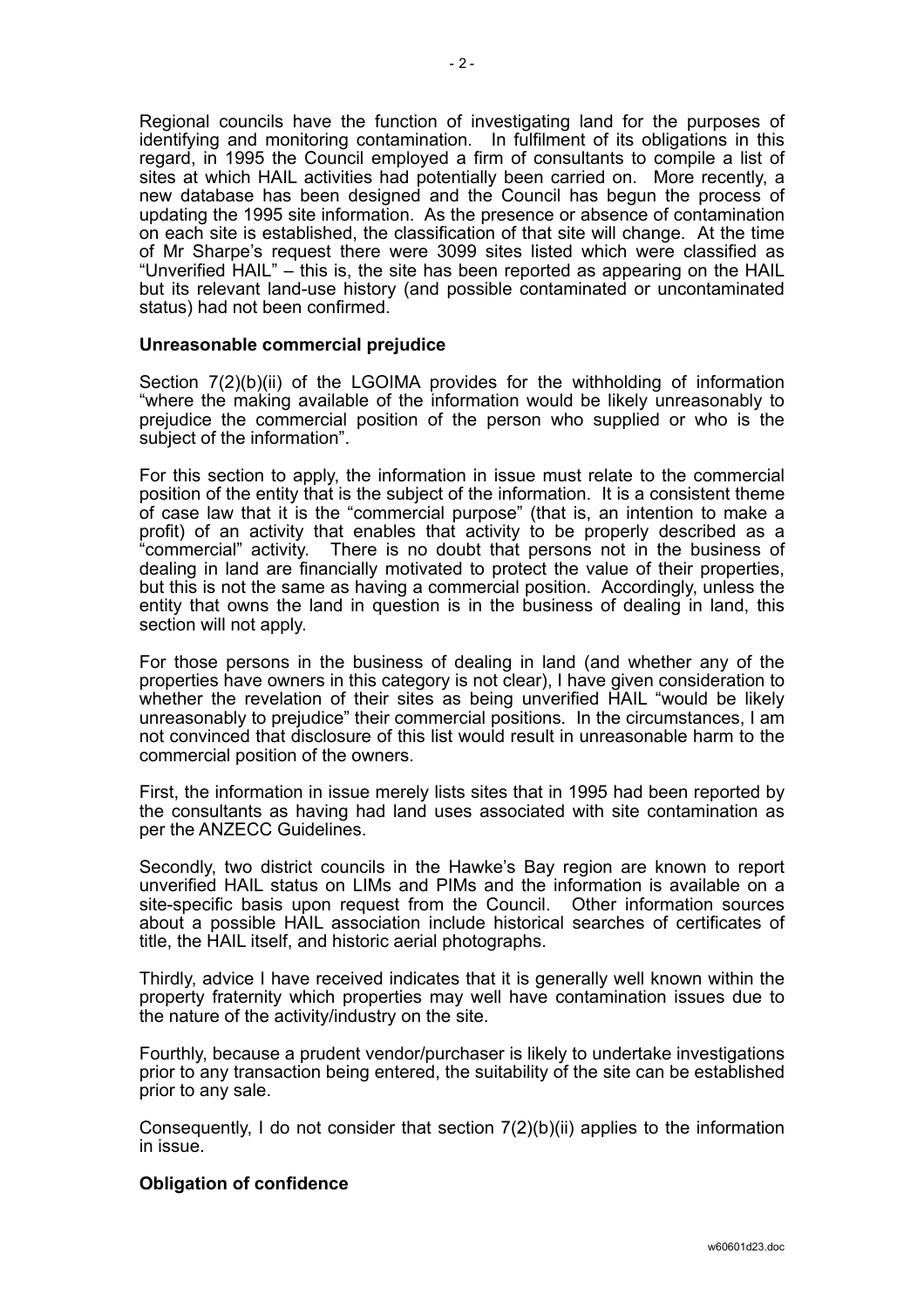Section 7(2)(c)(i) provides for the withholding of information where that information "is subject to an obligation of confidence ..., where the making available of the information would be likely to prejudice the supply of similar information, or information from the same source, and it is in the public interest that such information should continue to be supplied"*.* 

The Council has stated:

*There is an ongoing process of getting further information and conducting investigations of these sites and there is a need to preserve a free flow of information during the investigation process. Many site owners have given information on a confidential basis to facilitate the informal transfer through to the investigation phase.*

I can appreciate that site owners may provide information in confidence to the Council regarding potentially contaminated land. However, the information in issue in this case was not supplied by the owners of the properties. Rather it was compiled by a consultant on behalf of the Council and was gained mainly through a telephone book survey of sites that fell within the land uses specified in the ANZECC Guidelines.

In addition, the fact that the Council will release the information in response to a site-specific request and that some LIMs are noted with it, undermines the argument that this information is held in confidence.

In these circumstances, I do not consider that section  $7(2)(c)(i)$  has been established as a relevant withholding provision.

### **Privacy**

Section 7(2)(a) allows the withholding of information where this is necessary to "protect the privacy of natural persons, including that of deceased natural persons". This was not a ground for withholding the information relied on by the Council, it was a point raised by me in the course of considering Mr Sharpe's complaint.

Clearly where the land is owned by a corporate entity, a privacy interest in the information in terms of section 7(2)(a) does not arise. In the case of natural persons, the first question for consideration is whether information that identifies land as being unverified HAIL is "personal information about an identifiable individual". I had considerable doubt that this was the case.

Section 29A of the LGOIMA provides that where section 7(2)(a) is relied on as a withholding ground, the Ombudsmen must consult the Privacy Commissioner before forming a final view on the merits of a complaint. It is not clear that section 29A applied in this case since the Council itself did not rely on section 7(2)(a) to withhold the information from Mr Sharpe. Nevertheless, I decided to seek the Privacy Commissioner's views on the refusal of information here.

The Privacy Commissioner was of the view that where the landowners are natural persons, the information on the list was personal information and there was a high privacy interest in it. On this basis I am prepared to proceed on the basis that section 7(2)(a) applies to some (how much is not clear) of the information in issue.

#### **Public interest**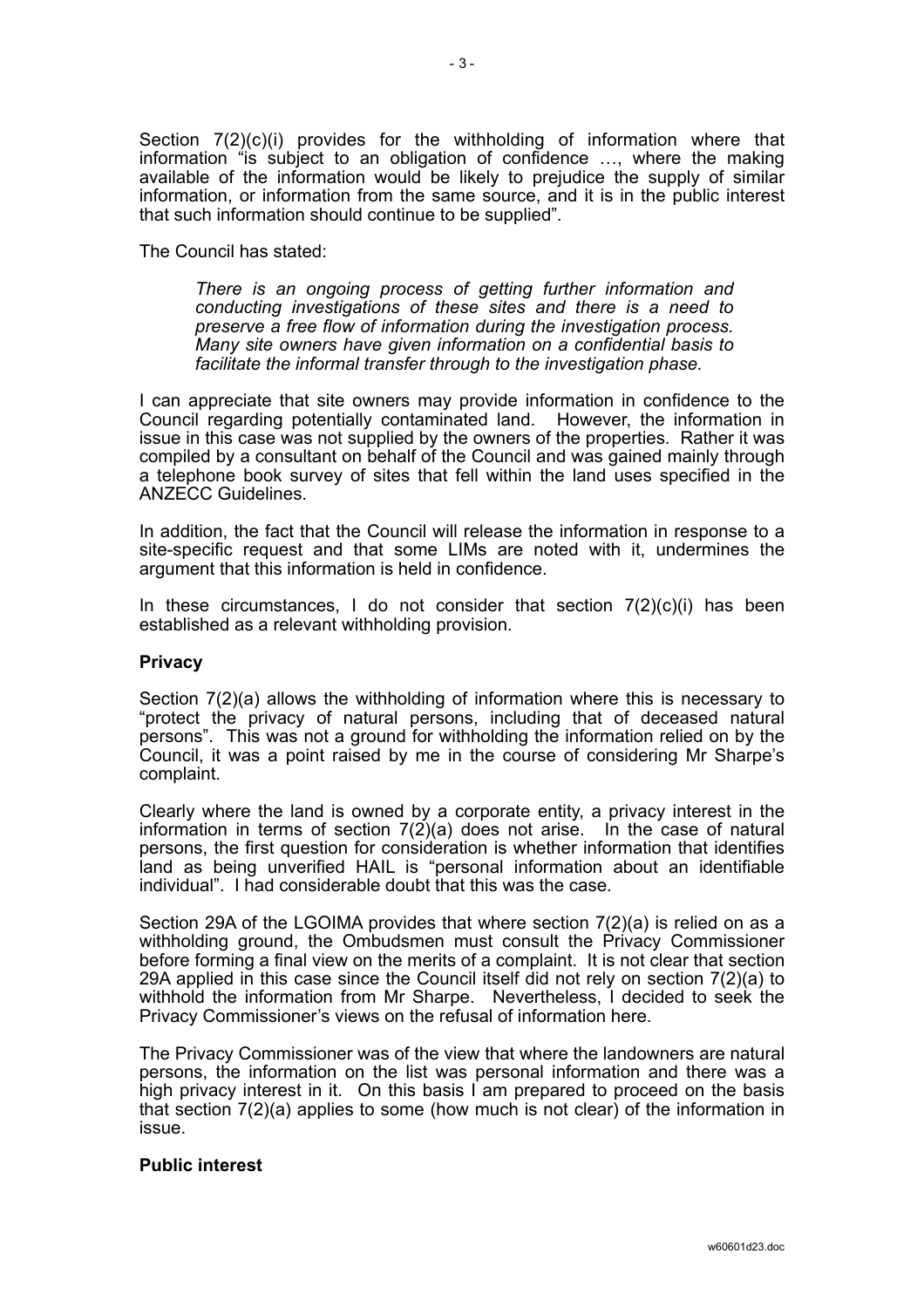But the fact that a withholding ground such as section 7(2)(a) may apply to some of the information in issue is not conclusive. Notwithstanding this, under section 7(1), the information may not be withheld if, "in the circumstances of the particular case, the withholding of that information is outweighed by other considerations which render it desirable, in the public interest, to make that information available".

The Privacy Commissioner in her advice to me expressed the view that the public interest in release of the information could be satisfied by individuals being able to make site-specific requests - that is, to access information relating to properties that they either own or in which they are interested.

The Ministry for the Environment has pointed out that while the 1995 consultant's report is a useful screening tool, regional council surveys to verify HAIL status report a low accuracy using similar reports. For example, in the Waikato region about two-thirds of sites could not be verified.

At the time of Mr Sharpe's request, the Council had not updated the information or classified it in accordance with the Ministry for the Environment's 2006 classification and information management protocols or its 2008 draft "subcategories" document. Therefore, some of the 3099 sites to which access was sought were likely to have a verified HAIL status due to the nature of the past or present activity and the known hazardous substances associated with that activity, but they had not at the time been formally verified.

This tentative and evolving nature of the information could prove problematic if the status of the information was not able to be explained. But the release of a contextual statement in conjunction with the release of the information would avoid this. For this reason, I do not consider that these factors undermine the public interest in disclosure. Indeed, the fact that some of the sites are likely to have a verified HAIL status, strengthens the public interest argument for releasing the list.

Furthermore, the Ministry for the Environment in its guidelines and draft "subcategories" document recommended that all land-use information (including where the relevant land-use history had not been confirmed) be provided on LIMs/PIMs within property files and in response to specific information requests. I also understand that two of the region's district councils provide this information in response to specific information requests, though they do this as an exercise of discretion on the basis that there is no legal obligation to do so. This serves to confirm that at both central and local government levels a public interest is recognised to some extent in having this information made available to the public at large.

As already indicated, although the Privacy Commissioner accepted that there was a public interest in current and future owners of the properties being aware of the risk of potential land contamination, she considered that that interest could be satisfied by individuals being able to make site-specific requests. However, as has already been pointed out, only two of the region's district councils note landuse information on LIMs and PIMs. Therefore, not all owners and potential purchasers will have access to this information unless they also know to check with the regional council for information held on its land-use information database. Accordingly, I was not persuaded that the availability of information on a site-specific basis adequately addresses this issue.

Also, in my view, the public interest in disclosure is not limited to property owners or potential owners being able to obtain site-specific information of potential contamination. There is a wider public interest in the public being apprised of